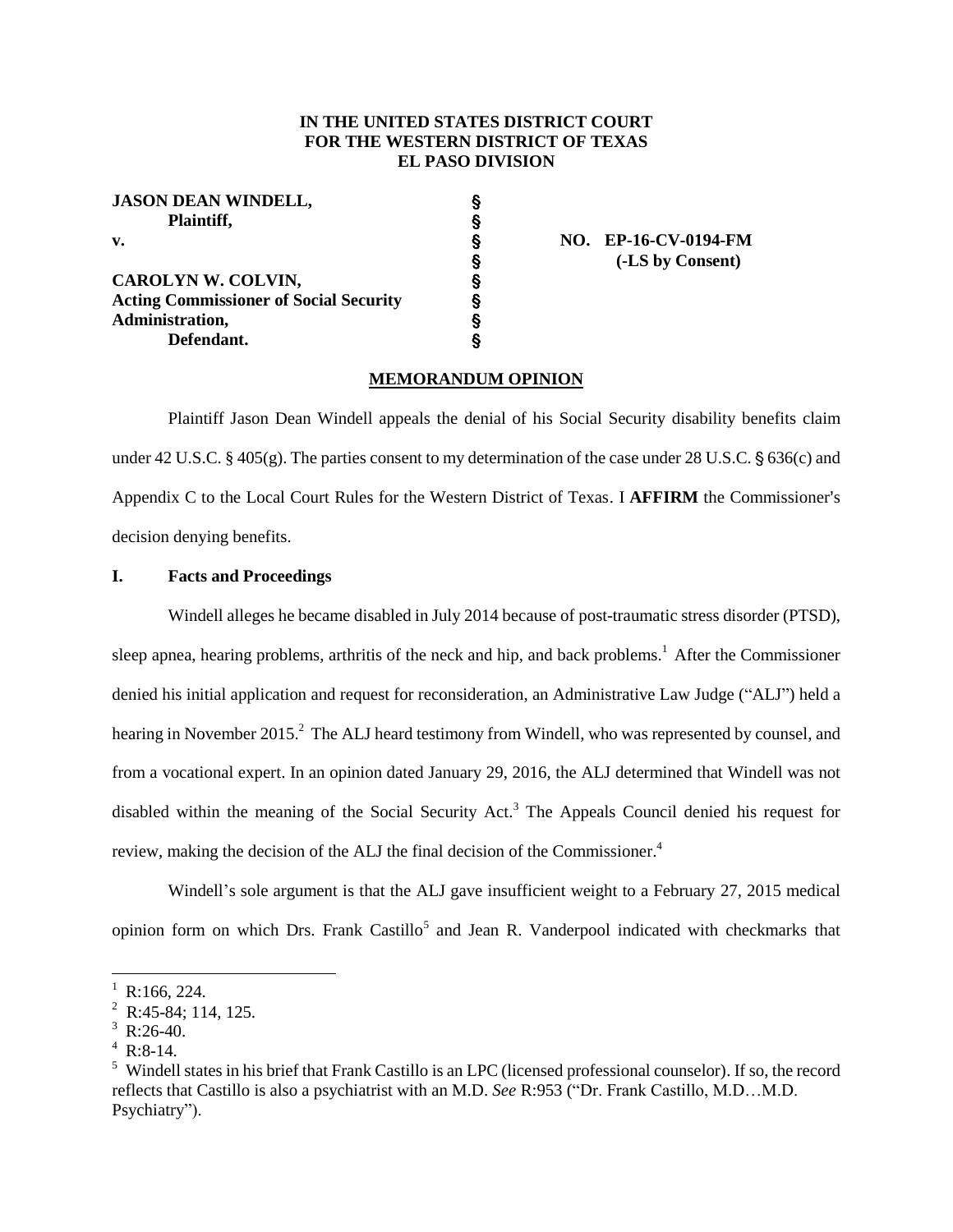Windell's mental abilities to perform unskilled work were either "[s]eriously limited, but not precluded," or "[u]nable to meet competitive standards." <sup>6</sup> This error, he argues, caused a mistake in the determination of his residual functional capacity (what he can still do workwise), and a mistake about whether there are jobs in the national economy that he can still do.<sup>7</sup>

### **II. Discussion**

#### **A. Legal Standards**

Judicial review of the Commissioner's decision is limited to two inquiries: 1) whether the decision is supported by substantial evidence on the record as a whole; and 2) whether the Commissioner applied the proper legal standards. *Perez v. Barnhart*, 415 F.3d 457, 461 (5<sup>th</sup> Cir. 2005); *Masterson v. Barnhart*, 309 F.3d 267, 272 ( $5<sup>th</sup>$  Cir. 2002). Substantial evidence "is more than a mere scintilla, and less than a preponderance." *Masterson*, 309 F.3d at 272. The Commissioner's findings will be upheld if supported by substantial evidence. *Id*.

In evaluating a disability claim, the Commissioner must follow a five-step sequential process to determine whether: (1) the claimant is presently working; (2) the claimant has a severe medically determinable physical or mental impairment; (3) the claimant's impairment meets or equals an impairment listed in the appendix to the regulations; (4) the impairment prevents the claimant from doing past relevant work; and (5) the claimant can perform other relevant work. 20 C.F.R. § 404.1520(a)(4); *Boyd v. Apfel*, 239 F.3d 698, 704-05 ( $5<sup>th</sup>$  Cir. 2001).

Courts utilize four elements of proof to determine whether there is substantial evidence of disability: (1) objective medical facts; (2) diagnoses and opinions of treating and examining physicians; (3) the claimant's subjective evidence of pain and disability; and (4) the claimant's age, education, and work history. *Perez*, 415 F.3d at 462. A court cannot, however, reweigh the evidence or try the issues *de novo*. *Cook v. Heckler*, 750 F.2d 391, 392 (5<sup>th</sup> Cir. 1985). The Commissioner, not the courts, must resolve

 $\overline{\phantom{a}}$ 

<sup>&</sup>lt;sup>6</sup> R:358.

 $7$  ECF No. 17, at 8.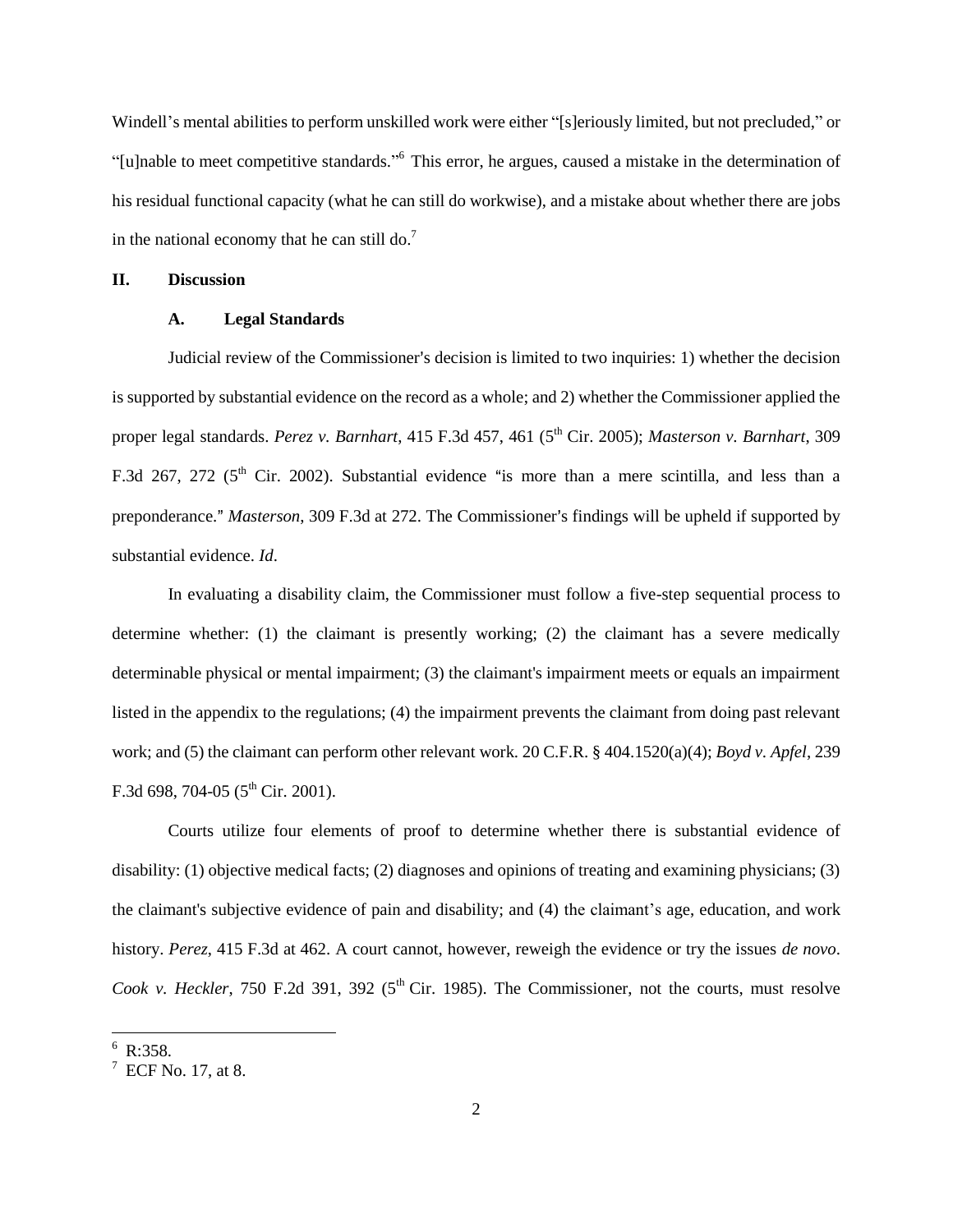conflicts in the evidence. *See Patton v. Schweiker*, 697 F.2d 590, 592 (5<sup>th</sup> Cir. 1983).

### **B. Residual Functional Capacity**

Residual functional capacity, or RFC, is the most an individual can still do despite his or her limitations. 20 C.F.R.  $\S$  404.1545. The responsibility to determine a claimant's RFC belongs to the ALJ. 20 C.F.R. § 404.1546; *Ripley v. Chater*, 67 F.3d 552, 557 (5<sup>th</sup> Cir. 1995). The ALJ must consider a claimant's abilities despite his or her physical and mental limitations based on the relevant evidence in the record. *Perez*, 415 F.3d at 461-62. The ALJ must consider the limiting effects of an individual's impairments, even those that are non-severe, and any related symptoms. *See* 20 C.F.R. §§ 404.1529, 404.1545. An RFC finding is used to determine if the claimant can still do his past jobs. *Perez*, 415 F.3d at 462. If unable, the RFC is then used to determine whether he can do other jobs in the national economy. *Id*.

### **C. The ALJ's Findings**

In this case, the ALJ found that Windell had severe impairments of PTSD, major depressive disorder, obstructive sleep apnea, osteoarthritis, and obesity.<sup>8</sup> She found that Windell's mental impairments caused mild restrictions in his daily living activities, mild concentration and persistence difficulties, and moderate social functioning difficulties.<sup>9</sup> She determined, however, that Windell did not have an impairment severe enough to meet or equal an impairment listed in the appendix to the regulations.<sup>10</sup> She found that Windell retained the functional capacity to perform "light work"<sup>11</sup> as long as the work does not require driving, interaction with the public, or more than occasional interaction with co-workers.<sup>12</sup> Using vocational expert testimony, she determined that Windell could not perform his past

 $\overline{\phantom{a}}$ 

R:28.

 $R:30.$ 

 $10$  R:29.

<sup>&</sup>lt;sup>11</sup> "Light work involves lifting no more than 20 pounds at a time with frequent lifting or carrying of objects weighing up to 10 pounds. Even though the weight lifted may be very little, a job is in this category when it requires a good deal of walking or standing, or when it involves sitting most of the time with some pushing and pulling of arm or leg controls." 20 C.F.R. § 404.1567(b).

 $^{12}$  R:31.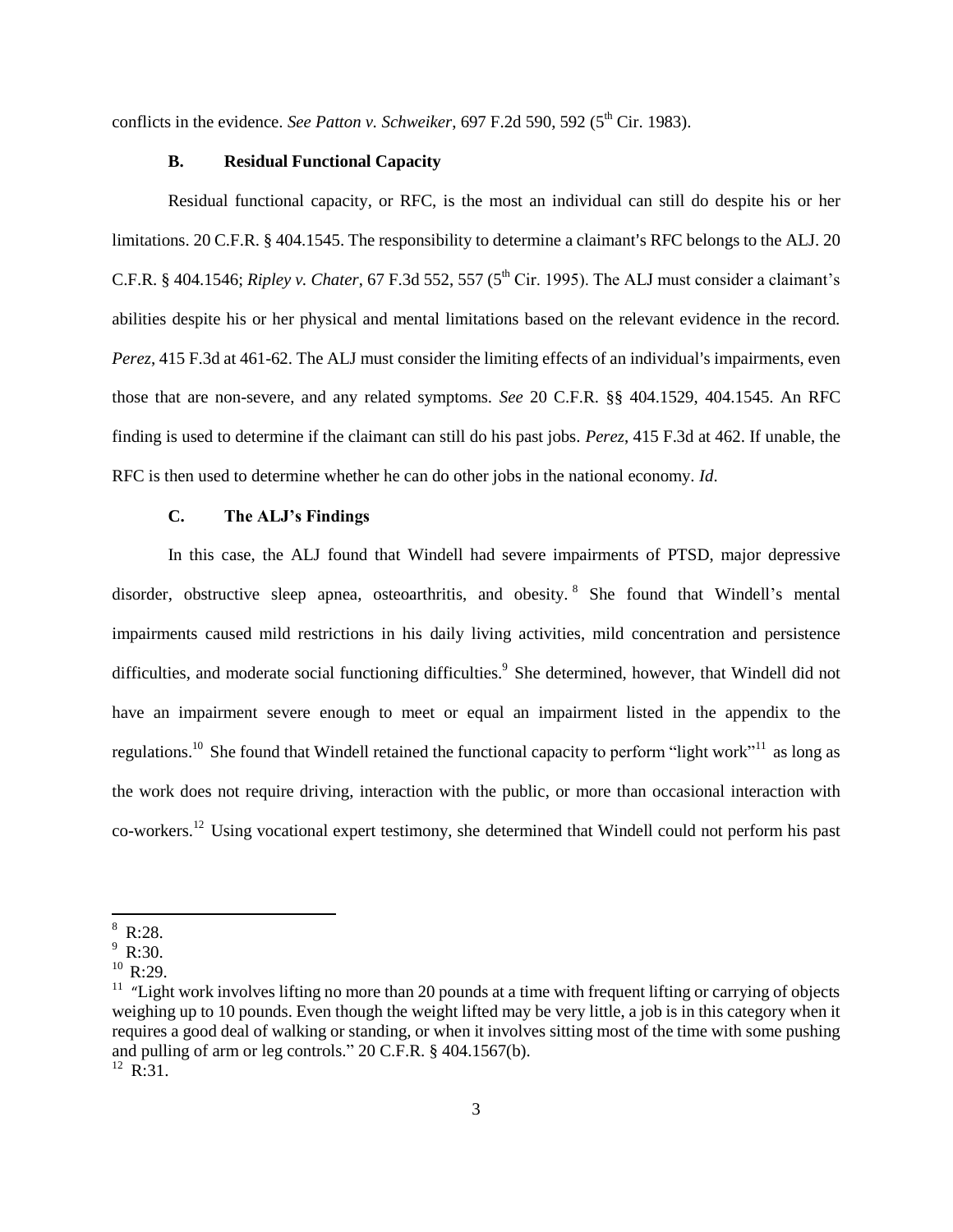work,<sup>13</sup> but found that there are other jobs in the national economy that Windell still can do.<sup>14</sup> Accordingly, she found him not disabled and not entitled to disability insurance benefits.<sup>15</sup>

## **D. Medical Source Opinions**

Ordinarily the opinion of a treating physician who is familiar with the claimant's conditions should be accorded great weight in determining disability. *Newton v. Apfel*, 209 F.3d 448, 455 (5<sup>th</sup> Cir. 2000). Indeed, such an opinion will be given controlling weight if it is well-supported by objective medical evidence and is not inconsistent with other substantial evidence. 20 C.F.R. § 404.1527(c)(2). The opinion of a specialist is generally attributed greater weight than that of a non-specialist. *Newton*, 209 F.3d at 455. However, good cause may permit an ALJ to discount the weight of a treating physician relative to other experts where the treating physician's evidence is conclusory, is unsupported by medically acceptable clinical, laboratory, or diagnostic techniques, or is otherwise unsupported by the evidence. *Id*. at 456.

Windell argues in his brief that "the ALJ does not give any of Plaintiff's *treating sources*, Frank Castillo, LPC and psychiatrist Dr. Vanderpool, great weight."<sup>16</sup> A physician or other acceptable medical source is a "treating source" only if that person has an "ongoing treatment relationship" with a claimant at a "frequency consistent with accepted medical practice for the type of treatment and/or evaluation required for [the] medical condition[]" at issue. 20 C.F.R. § 404.1502. The ALJ correctly notes that Windell met with Dr. Castillo only one time for a clinical assessment in September of 2014, and met with Dr. Vanderpool only one time for a psychiatric evaluation in October of 2014.<sup>17</sup> As there are no medical records, progress notes, or treatment records reflecting that Windell had an "ongoing treatment relationship" with either Dr. Castillo or Dr. Vanderpool, they do not qualify as "treating sources."

The ALJ explained that she gave little weight to the February 2015 medical opinion from Drs.

 $\overline{\phantom{a}}$ 

 $^{13}$  R:38.

<sup>&</sup>lt;sup>14</sup> R:39.

 $R:40.$ 

 $^{16}$  ECF No. 17, at 4 (emphasis added).

 $17$  R:37; R:742-750 (Castillo clinical assessment); R:367-368 (Vanderpool psychiatric evaluation).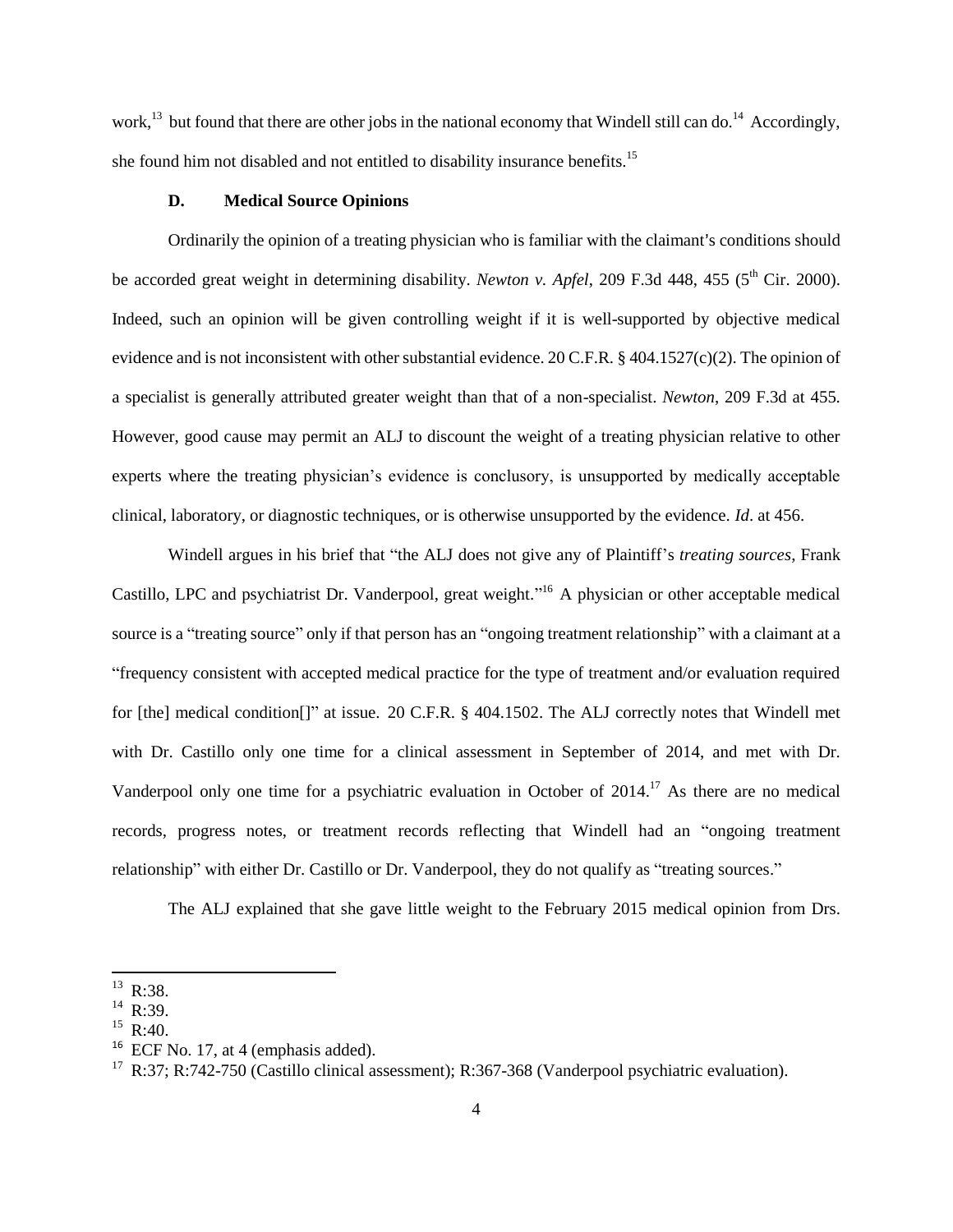Castillo and Vanderpool because they each met with Windell only one time.<sup>18</sup> She also explains that the opinion is internally inconsistent because the social, mental, and employability deficits it describes are inconsistent with the moderate symptoms one would expect from the GAF score of  $55^{19}$  that the doctors gave Windell.

Finally, the opinion conflicts with the medical records from an actual treating provider, Dr. Sobia K. Khurram, who met with and treated Windell on multiple occasions. Dr. Khurram noted in medical records from September, October, and December 2014 that Windell's thought process was goal directed, his insight and judgment were good, he was alert, his concentration was good, and his memory was intact.<sup>20</sup> In November 2014, Windell told Dr. Khurram that the medication for his PTSD and anxiety was working very well.<sup>21</sup> In March of 2015, Dr. Khurram noted that Windell reported a 35-40% improvement in his anxiety and reported improvement in memory.<sup>22</sup> The ALJ correctly noted that Dr. Khurram's records do not support the extent of the limitations that Drs. Vanderpool and Castillo describe in their February 2015 medical opinion statement.

The ALJ assigned the February 2015 opinion of Drs. Vanderpool and Castillo little weight because each doctor had only met with Windell one time, the opinion itself was internally inconsistent, and most importantly, the contents of the opinion were inconsistent with the medical records from an actual treating physician who met with and treated Windell on multiple occasions. The ALJ properly considered all of the opinion evidence in this case, and substantial evidence supports her decision. I find no legal error, and the decision of the Commissioner is **AFFIRMED**.

 $\overline{a}$ 

 $^{18}$  R:37.

 $19$  A GAF (Global Assessment of Functioning) score of 51-60 indicates moderate symptoms or moderate difficulty in social, occupational, or school functioning. *See* DIAGNOSTIC AND STATISTICAL MANUAL OF MENTAL DISORDERS 34 (Am. Psychiatric Ass'n, 4th ed. Text Revision 2000).

<sup>&</sup>lt;sup>20</sup> R:508-09, 513, 527, 537.

 $21$  R:529.

<sup>22</sup> R:499.